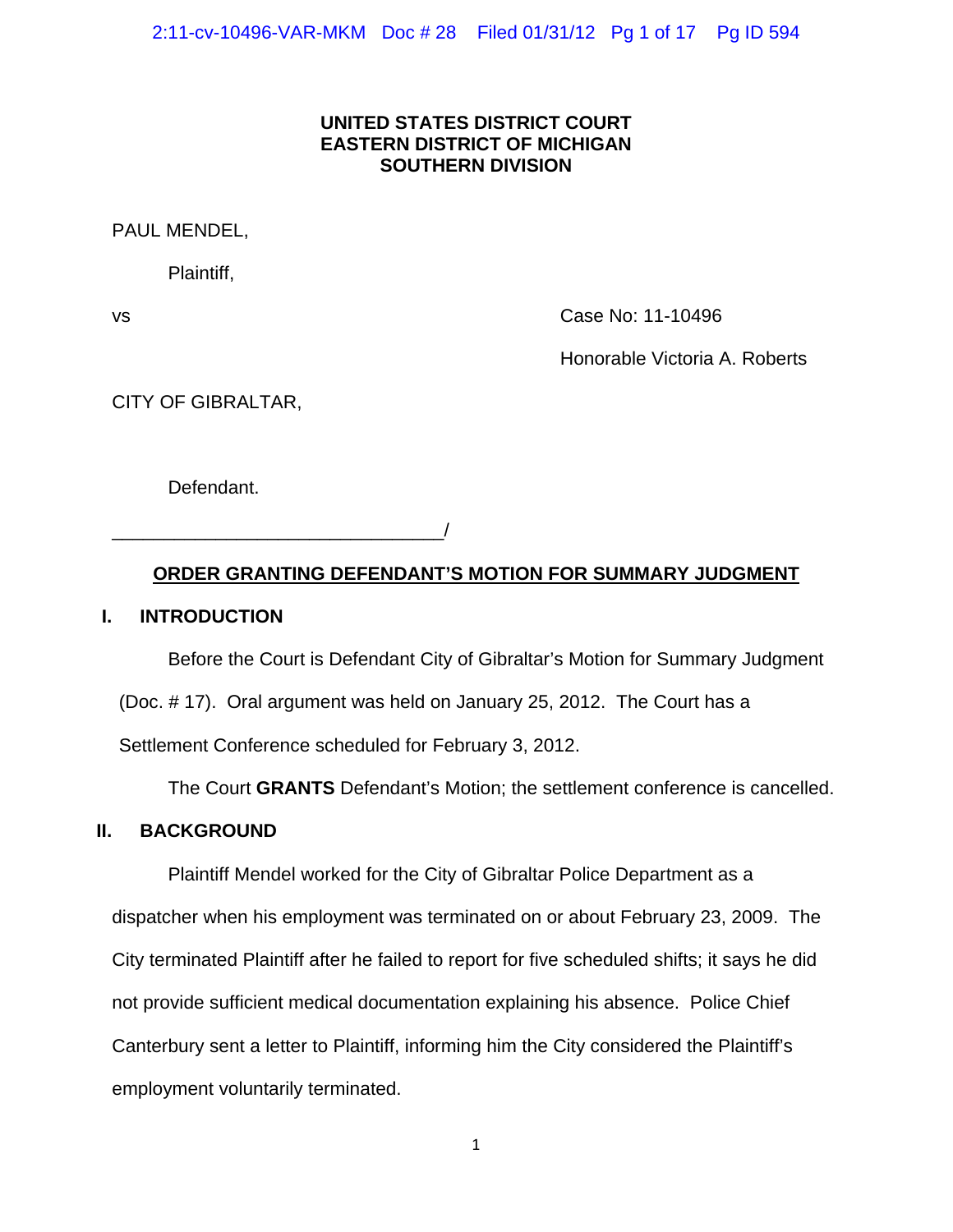Plaintiff filed suit on February 7, 2011, alleging that his termination violated his Family Medical Leave Act (FMLA) rights. Defendant filed this Motion for Summary Judgment alleging that Plaintiff is not an "eligible employee" under the FMLA.

## **III. ARGUMENTS**

Defendant admits that since it is a public agency, it is an FMLA employer; all public employers are an "employer"" for purposes of the FMLA. 29 U.S.C. § 2611(4). However, Defendant contends that Plaintiff is not an "eligible employee" entitled to benefits as defined in the FMLA implementing regulations, 29 C.F.R. § 825.108(d). To qualify under this provision, "employees of public agencies must meet all of the requirements of eligibility, including the requirement that the employer (e.g., State) employ 50 employees at the worksite or within 75 miles." *Id.* § 825.108(d); *see also* 29 U.S.C. § 2611(2)(B)(ii). Defendant says it employs less than fifty people within 75 miles of the Plaintiff's former worksite.

Defendant bases this position on its belief that the people who provide services to the City Fire Department are strictly volunteers; therefore, no firefighter is an employee for purposes of the FMLA and the Fair Labor Standards Act (FLSA), which the Court must look to for the definition of eligible employee. If the firefighters are not employees, then the City employs forty-one workers – an insufficient number of workers for the Plaintiff to be considered an "eligible employee" under the FMLA.

Defendant admits that its firefighters receive \$15 per hour responding to calls and maintaining equipment, but disputes that this payment transforms its volunteers into employees. Volunteers cannot receive "compensation" for their work: 29 C.F.R. § 553.101 ("[a]n individual who performs hours of service for a public agency for civic,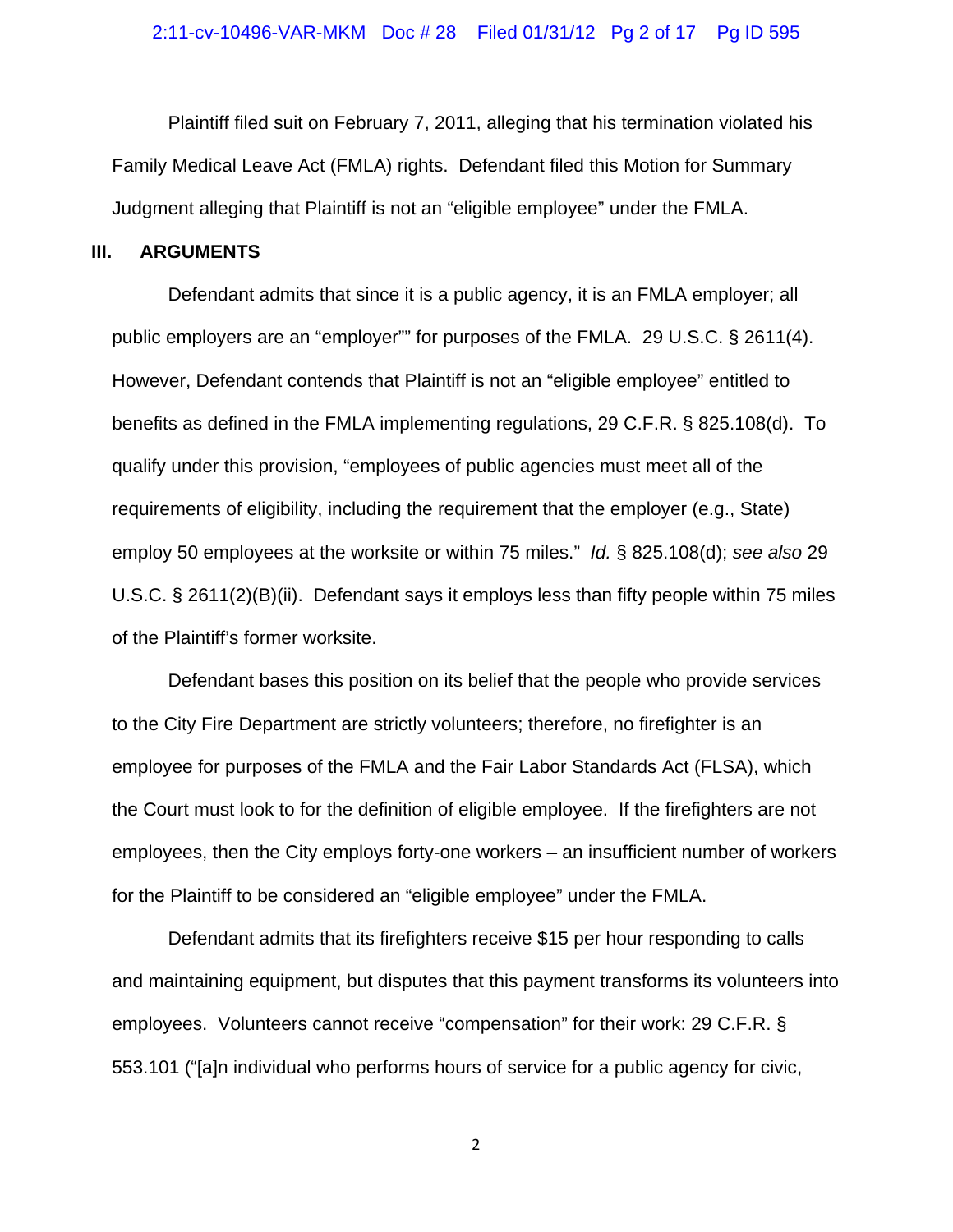#### 2:11-cv-10496-VAR-MKM Doc # 28 Filed 01/31/12 Pg 3 of 17 Pg ID 596

charitable, or humanitarian reasons, without promise, expectation or receipt of compensation for services rendered, is considered to be a volunteer during such hours."). However, they may receive a nominal fee and still be considered volunteers under the FLSA and FMLA. *Id.* § 553.106 ["[v]olunteers may be paid expenses, reasonable benefits, a nominal fee, or any combination thereof, for their service without losing their status as volunteers."].

Defendant cites *Harris v. Mecosta Cty.,* No. 1:95-CV-61, 1996 WL 343336 (W.D. Mich. Feb. 6, 1996) for the proposition that an hourly payment does not necessarily impair volunteer status. *Harris*, 1996 WL 343336, at \*4. Referencing the Department of Labor Wage & Hour Division (WHD) Opinion Letter FLSA 2008-15 for determining nominal compensation, the "20 percent test," Defendant says the average Form-1099 MISC payment a volunteer firefighter receives is \$1,500.00 annually, "clearly. . . well below 20 percent of what it would cost to hire a full time employee to perform the same services." (Doc. #17 at 9).

Additionally, firefighters must attend mandatory trainings and take tests on their own time; they do so without compensation. Defendant says the firefighters are not required to respond to fire calls; they receive no health insurance, sick or vacation time, social security benefits, or premium pay; and, the City has no control over their service. Defendant emphasizes that the Gibraltar firefighters "do not work shifts, do not staff a fire station, and [they do] maintain other employment." *Id*. at 12.

Finally, Defendant argues that the firefighters do not meet the statutory definition of an employee engaged "in fire protection activities." Under the FLSA, an employee in fire protection activities has, *inter alia*, the "legal authority and responsibility to engage in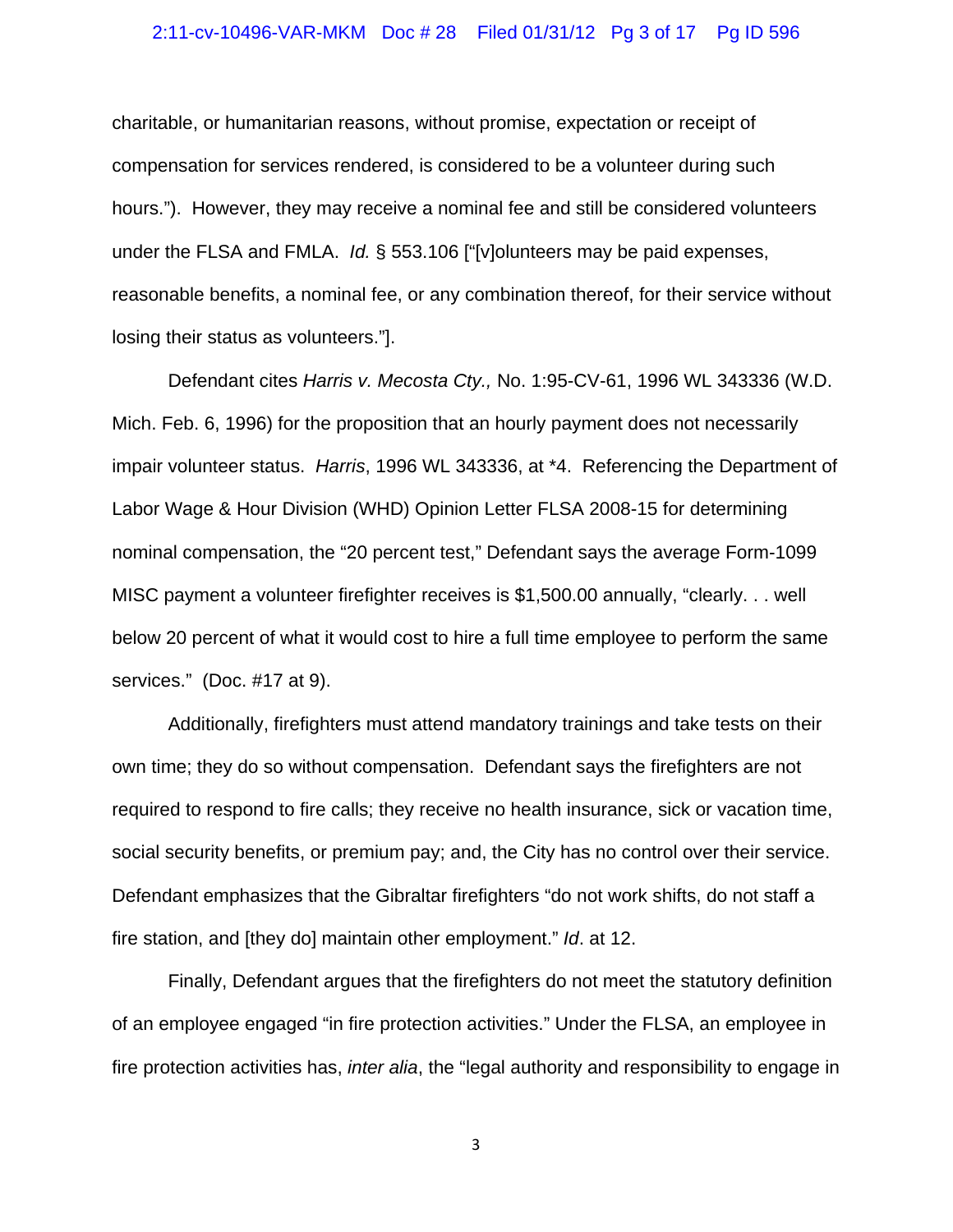#### 2:11-cv-10496-VAR-MKM Doc # 28 Filed 01/31/12 Pg 4 of 17 Pg ID 597

fire suppression." 29 U.S.C.  $\S$  203(y)(1). Defendant argues that since the firefighters have no obligation to respond to fire calls, they do not meet the FLSA statutory requirement to be employees. (Doc. # 25 at 14-15).

In response, Plaintiff argues that "there is no way to characterize Gibraltar's payment of \$15 per hour for all hours worked as anything other than an express promise of compensation." Plaintiff relies on Wage and Hour Division (WHD) Opinion Letter FLSA 2002-6 for the proposition that payment of an hourly wage for performance of firefighter duties negates volunteer status. WHD Opinion Letter FLSA 2002-6 (Aug. 13, 2002), *available at*

http://www.dol.gov/whd/opinion/FLSA/2002/2002\_08\_13\_6\_FLSA.pdf. Plaintiff also cites 29 C.F.R.  $\S$   $\S$  553.101(a), .104, and .106(a)-(f), in support of his position that the firefighters receive wages due to the amount and manner of their "compensation."

Plaintiff says these regulations are outcome determinative. They necessarily lead to the conclusion that firefighters are not volunteers; therefore, they are employees.

Plaintiff also relies on *Krause v. Cherry Hill Fire Dist. 13*, 969 F.Supp. 270 (D.N.J 1997) for support. The *Krause* court observed that a payment of \$5.05 to \$9.00 per hour to staff a fire station was more than a nominal fee and was "compensation." *Krause,* 969 F.Supp. at 277. Plaintiff alleges that under *Krause*, the payment of \$15 per reporting hour must be viewed as an hourly wage – not as payment for expenses or a nominal fee.

Finally, Plaintiff points to other employment factors under the "economic realities" test discussed *infra*. Plaintiff alleges that these factors support his argument that the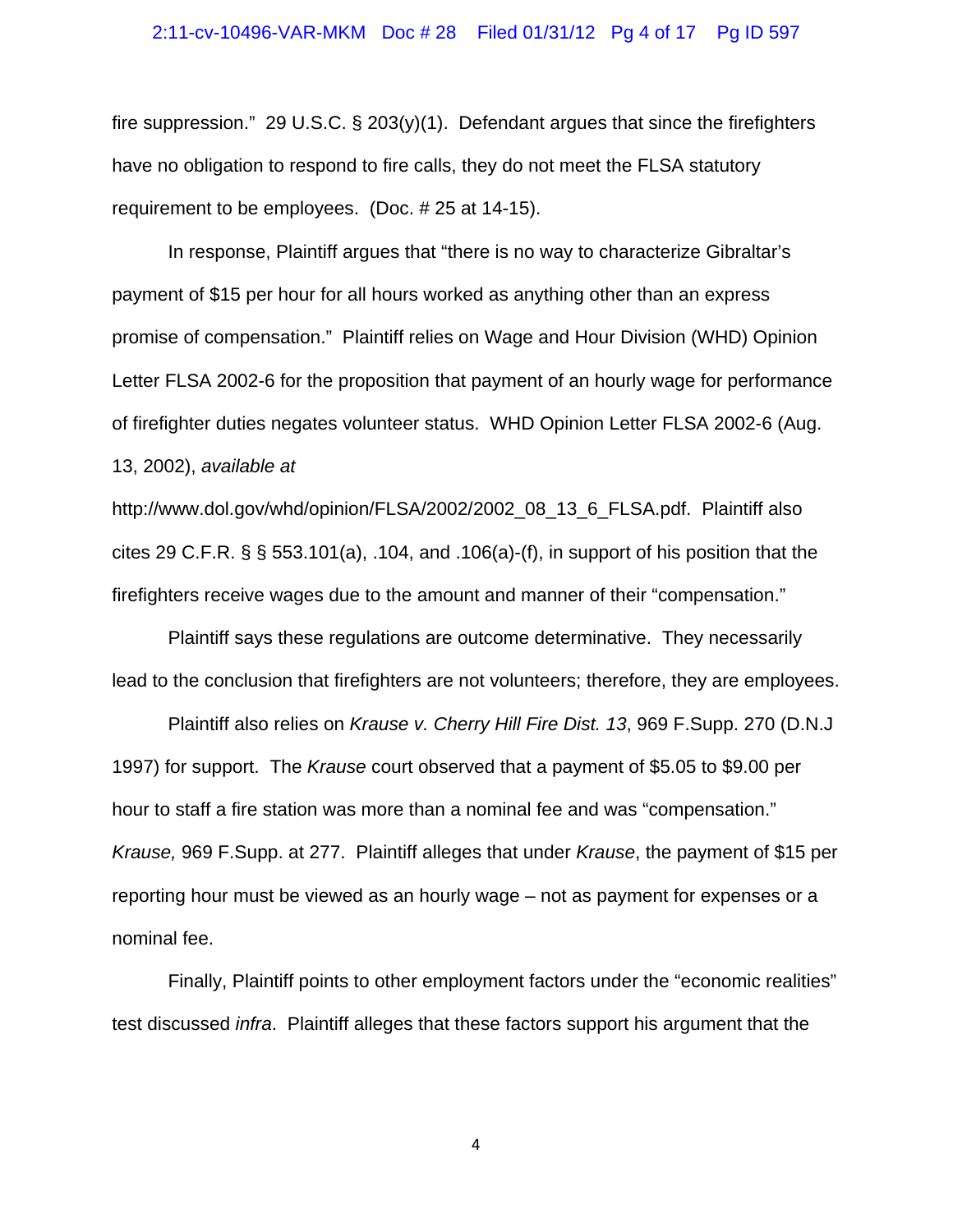firefighters should be considered employees under the FLSA, and accordingly, the FMLA.

## **IV. ANALYSIS**

## **A. Standard of Review**

Summary judgment is appropriate if no genuine issue of material fact exists and the moving party is entitled to judgment as a matter of law. Fed. R. Civ. P. 56. A fact is "material" and precludes a grant of summary judgment if "proof of that fact would have [the] effect of establishing or refuting one of the essential elements of the cause of action or defense asserted by the parties, and would necessarily affect application of appropriate principle[s] of law to the rights and obligations of the parties." *Kendall v. Hoover Co.*, 751 F.2d 171, 174 (6th Cir. 1984). Summary judgment is not appropriate if the evidence indicates that a reasonable trier of fact could rule in favor of the nonmoving party. *Matsushita Elec. Indus. Co. v. Zenith Radio*, 475 U.S. 574, 587 (1986).

When ruling on a summary judgment motion, the court must view facts in the light most favorable to the non-moving party. *Id*. Additionally, the court must draw all reasonable inferences in the nonmoving party's favor. *Cox v. Kentucky Dept. of Transp.*, 53 F.3d 146, 150 (6th Cir. 1995).

The moving party bears the initial burden to show "the absence of a genuine issue of material fact as to at least one essential element of Plaintiff's claim." *Moses v. Providence Hosp. and Med. Ctrs., Inc.,* 561 F.3d 573, 578 (6th Cir. 2009). Once this burden is met, it shifts to the nonmoving party to establish the existence of a genuine issue for trial. *Matsushita,* 475 U.S. at 585-87. The nonmoving party must establish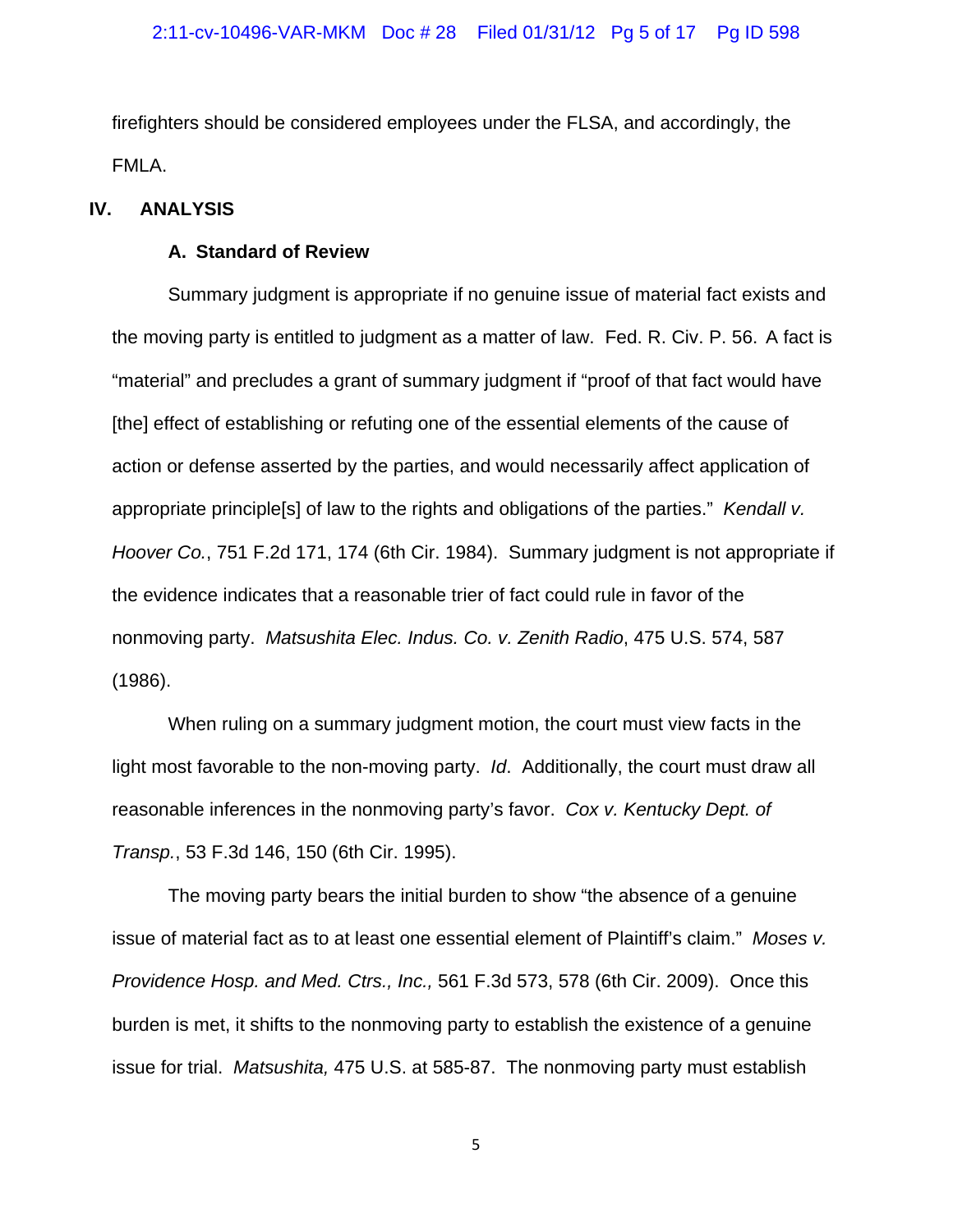# 2:11-cv-10496-VAR-MKM Doc # 28 Filed 01/31/12 Pg 6 of 17 Pg ID 599

more than some "metaphysical doubt" as to the material facts. *Id.* at 586. Plaintiff must establish a genuine issue with specific facts and affirmative evidence; it "may not rest upon mere allegations or denials of [its] pleading." *Anderson v. Liberty Lobby, Inc.,* 477

U.S. 242, 256-57 (1986). "The Court must consider all pleadings, depositions,

affidavits, and admissions on file, and draw all justifiable inferences in favor of the party

opposing the motion." *Golliday v. Chase Home Fin., LLC,* 761 F.Supp.2d 629, 634

(W.D. Mich. 2011) (citing *Matsushita*, 475 U.S. at 587 and *Smith v. Williams-Ash*, 520

F.3d 596, 599 (6th Cir. 2008)).

The parties agree there are no issues of fact and the case is postured for

decision by the Court as a matter of law.

# **B. Plaintiff's Prima Facie Case under FMLA**

To sustain an FMLA violation, Plaintiff must plead and prove that:

(1) [he is] an eligible employee, (2) the defendant was an employer as defined under the FMLA, (3) [he is] entitled to leave under the FMLA, (4) [he] gave the employer notice of [his] intention to take leave, and (5) the employer denied the employee FMLA benefits to which [he] was entitled.

*Edgar v. JAC Products, Inc.,* 443 F.3d 501, 507 (6th Cir. 2006); *see generally Purdham* 

*v. Fairfax County School Bd.*, 637 F.3d 421, 427 (4th Cir. 2011) (quoting *Benshoff v.* 

*City of Virginia Beach,* 180 F.3d 136, 140 (4th Cir. 1999) [holding, *inter alia*, that plaintiff

has the initial burden to show that an employer-employee relationship exists.]).

Whether there is an employment relationship under the FMLA is a question of

law to be determined by the Court. *Solis v. Laurelbrook Sanitarium and School, Inc.,* 

642 F.3d 518, 521-22 (6th Cir. 2011) (citing *Fegley v. Higgins,* 19 F.3d 1126, 1132 (6th

Cir. 1994); *see also U.S. Dept. of Labor v. Cole Enterprises, Inc.,* 62 F.3d 775, 778 (6th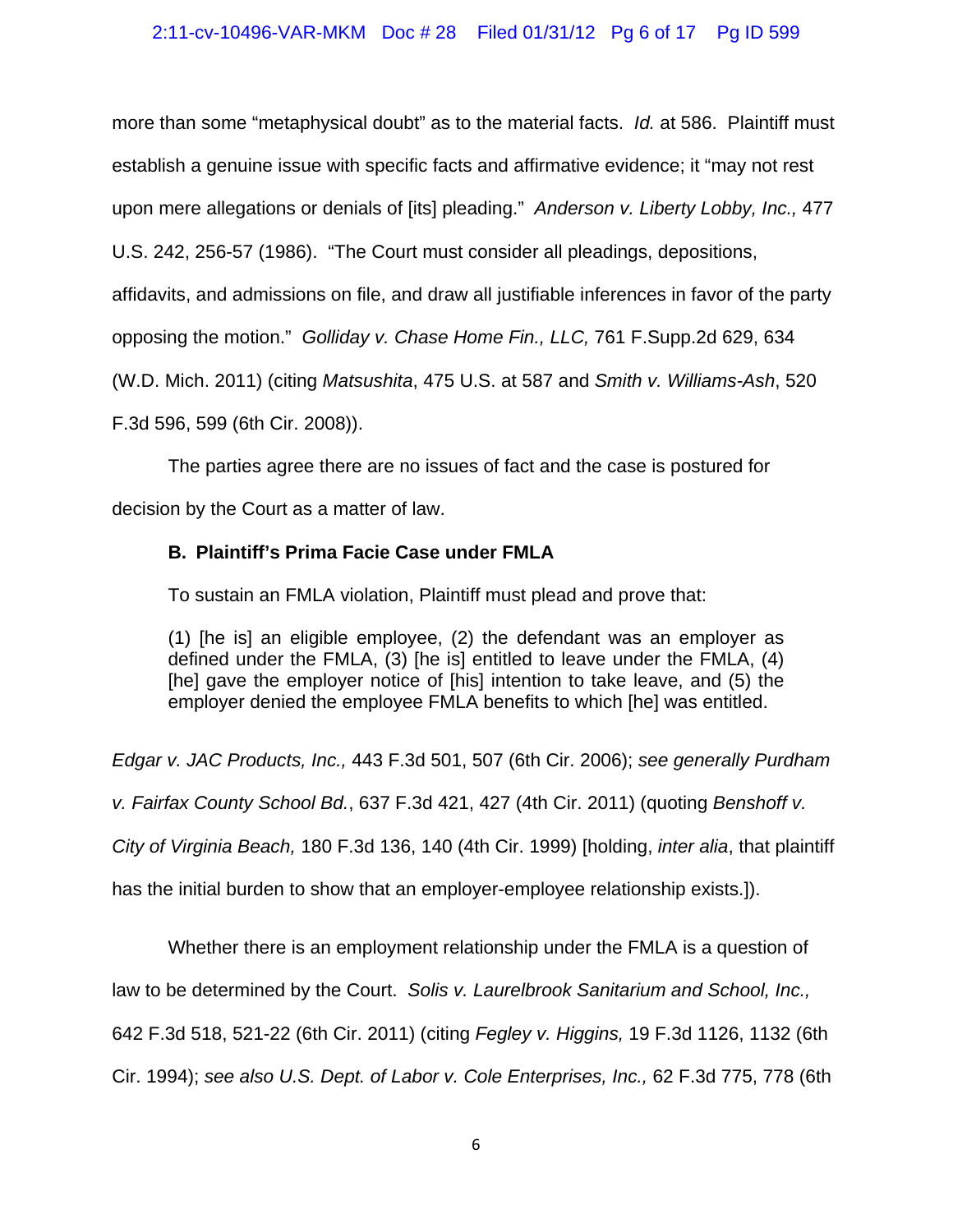Cir. 1995). The Court must assess the "objective facts surrounding the services performed to determine whether the totality of the circumstances supports a holding that, under the statute and under the regulations, the [Gibraltar firefighters] are volunteers." *Cleveland v. City of Elmendorf*, 388 F.3d 522, 528 (5th Cir. 2004). *See also Purdham v. Fairfax County School Bd.,* 637 F.3d 421, 428 (4<sup>th</sup> Cir. 2011),

## **C. Relationship between the FMLA and FLSA**

## *The FMLA*

Under the FMLA, an eligible employee is entitled to twelve workweeks of leave during any twelve-month period due to a serious health problem that makes the employee unable to perform his or her job duties. 29 U.S.C. § 2612(a). An "eligible employee" is an employee who has been employed for at least twelve months by the employer and for at least 1,250 hours of service during the previous twelve-month period. *Id.* § 2611(2)(A)(i)-(ii). There is no dispute that Plaintiff meets these criteria. However, there is a third eligibility requirement, and that is that the employee be employed at a worksite where there are fifty or more people employed within seventyfive miles of that worksite. *Id.* § 2611(2)(B)(ii), 29 C.F.R. § 825.108(d). Thus, whether Plaintiff is an eligible employee depends on the number of people the City employs, which, in turn, depends on whether its firefighters are employees under the FMLA. It is undisputed that if the Gibraltar firefighters are employees, the City meets the 50 plus employee criteria, and Mendel can pursue his FMLA claim. Conversely, if the firefighters are volunteers, the City does not employ enough people for Mendel to be eligible for FMLA benefits, and his claim must be dismissed.

## *Employee as Defined by the Fair Labor Standards Act (FLSA)*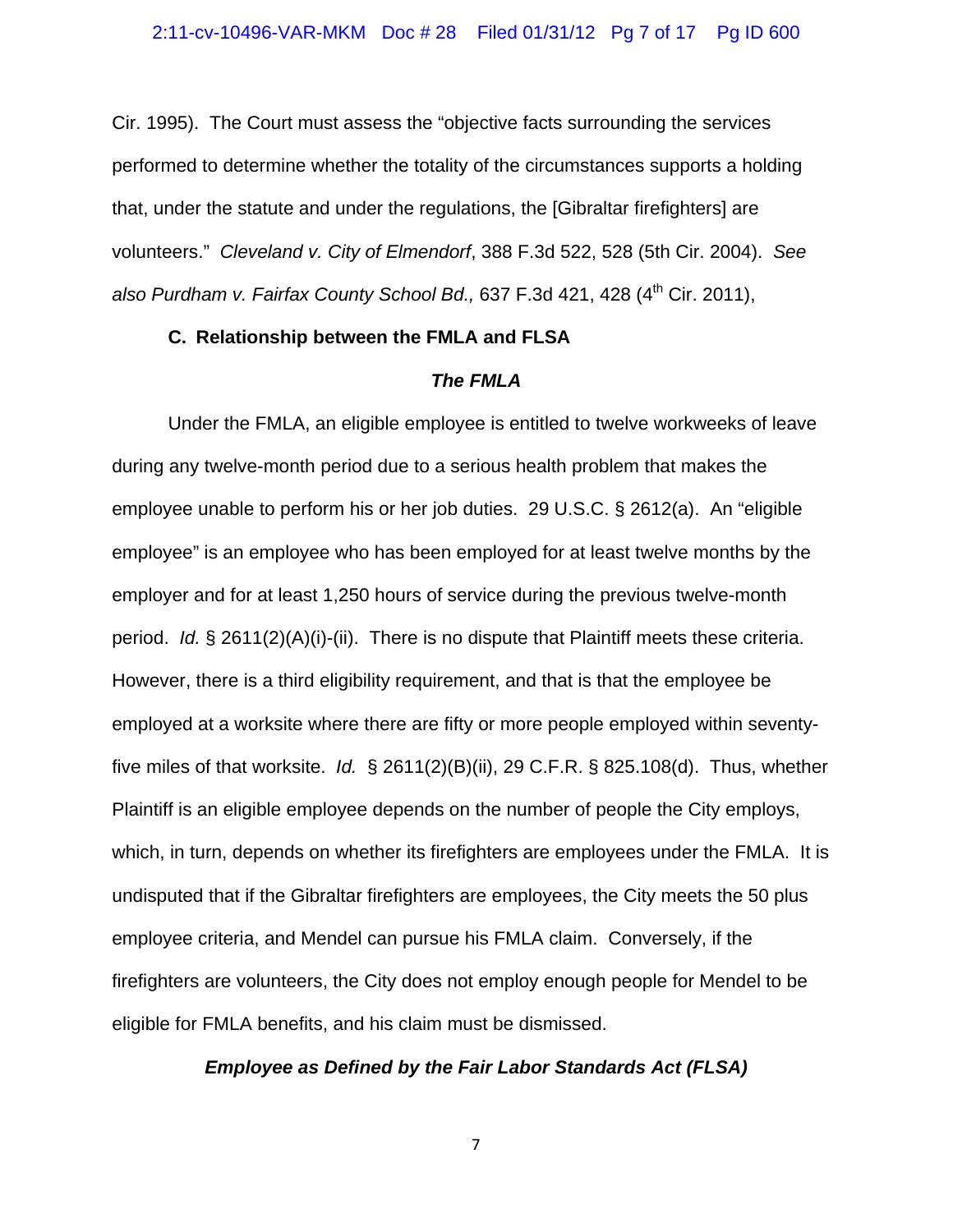Congress explicitly authorized the Department of Labor to implement regulations designed to further the policies of the FMLA. 29 U.S.C. § 2654. In the FMLA, the terms "employ" and "employee" have the same meaning as used in the FLSA, 28 U.S.C. § 203 (g) and (e)(1) respectively; accordingly, the Court must interpret these terms using law applicable to the FLSA. 29 U.S.C. § 2611(3). Under the FLSA, "'employ' [means] to suffer or permit to work." *Id.* § 203(g). The term "'employee' means any individual employed by an employer." *Id.* § 203(e)(1). These definitions are not helpful in the least. And, while the Supreme Court directed that exemptions from the FLSA are to be construed narrowly and in favor of employees, *Tony and Susan Alamo Found. V. Sec'y of Labor*, 471 U.S. 290, 295-96 (1985), there are a dearth of cases offering a precise definition of "employee" (many tell us what an "employee" is not).

The FLSA says:

**(A)** [t]he term "employee" does not include any individual who volunteers to perform services for a public agency which is a State, a political subdivision of a State, or an interstate governmental agency, if-- **(i)** the individual receives no compensation or is paid expenses,

reasonable benefits, or a nominal fee to perform the services for which the individual volunteered; and

**(ii)** such services are not the same type of services which the individual is employed to perform for such public agency.

*Id.* § 203(e)(4)(A).

Application of the FLSA is intended to be broad, but not unlimited. *See* 

*Rutherford Food Corp. v. McComb,* 331 U.S. 722 (1947). Under the FLSA, the

definition of "employee" was intended to ensure that workers laboring for compensation

are paid at least the minimum wage. *Walling v. Portland Terminal Co.*, 330 U.S. 148,

152 (1947). But, the term "employee" was not intended to apply to all people who work

on the premises of another but who may be working for their own personal purpose,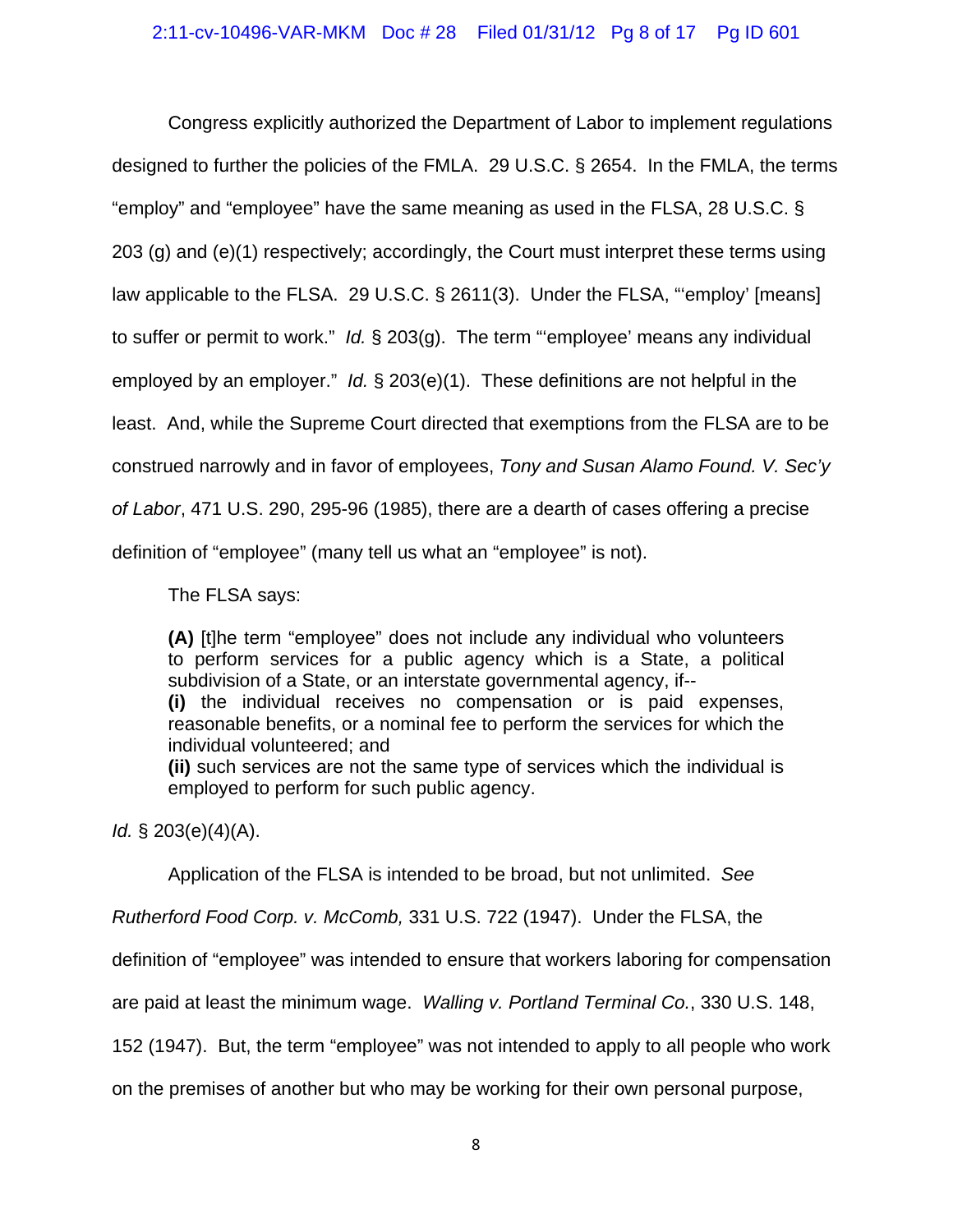#### 2:11-cv-10496-VAR-MKM Doc # 28 Filed 01/31/12 Pg 9 of 17 Pg ID 602

pleasure, or advantage. And, the broad definition of "employ" and "employee" "cannot be interpreted so as to make a person whose work serves only his own interest an employee of another person who gives him aid and instruction." *Id.* 

 The definition of volunteer was liberalized by amendments which went into effect in 1986. (Pub. L, No. 99-150, 99 Stat. 787 (1985)). Legislative history suggests that Congress intended to prevent abuse and manipulation of volunteers. *See* S. Rep. No. 99-159 (1985):

 A new paragraph 3(E)(4) is added to the FLSA to make clear that persons performing volunteer services for state and local governments should not be regarded as 'employees' under the statute. The Committee does not intend to discourage or impede volunteer activities undertaken for humanitarian purposes. At the same time, the Committee wishes to prevent any manipulation or abuse of minimum wage requirements through coercion or undue pressure upon employees to 'volunteer.'

 To this end, the paragraph provides that an individual who performs services on a volunteer basis for a state or local government shall not be deemed an employee for FLSA purposes: even if the individual receives expenses, a nominal fee or reasonable benefits to perform the services.

 The amendment was designed to reduce the widespread practice of failing to pay sufficiently for services rendered, when the circumstances otherwise had all of the indicia of an employer-employee relationship. It appears that the intention of the amendment was to set guidelines to reduce the over-classification of people as volunteers, but not necessarily to restrict the FLSA language to pertain only to people who were either employees or volunteers, and nothing else in between. While this legislative history does not have the force of law, and it does not speak directly to the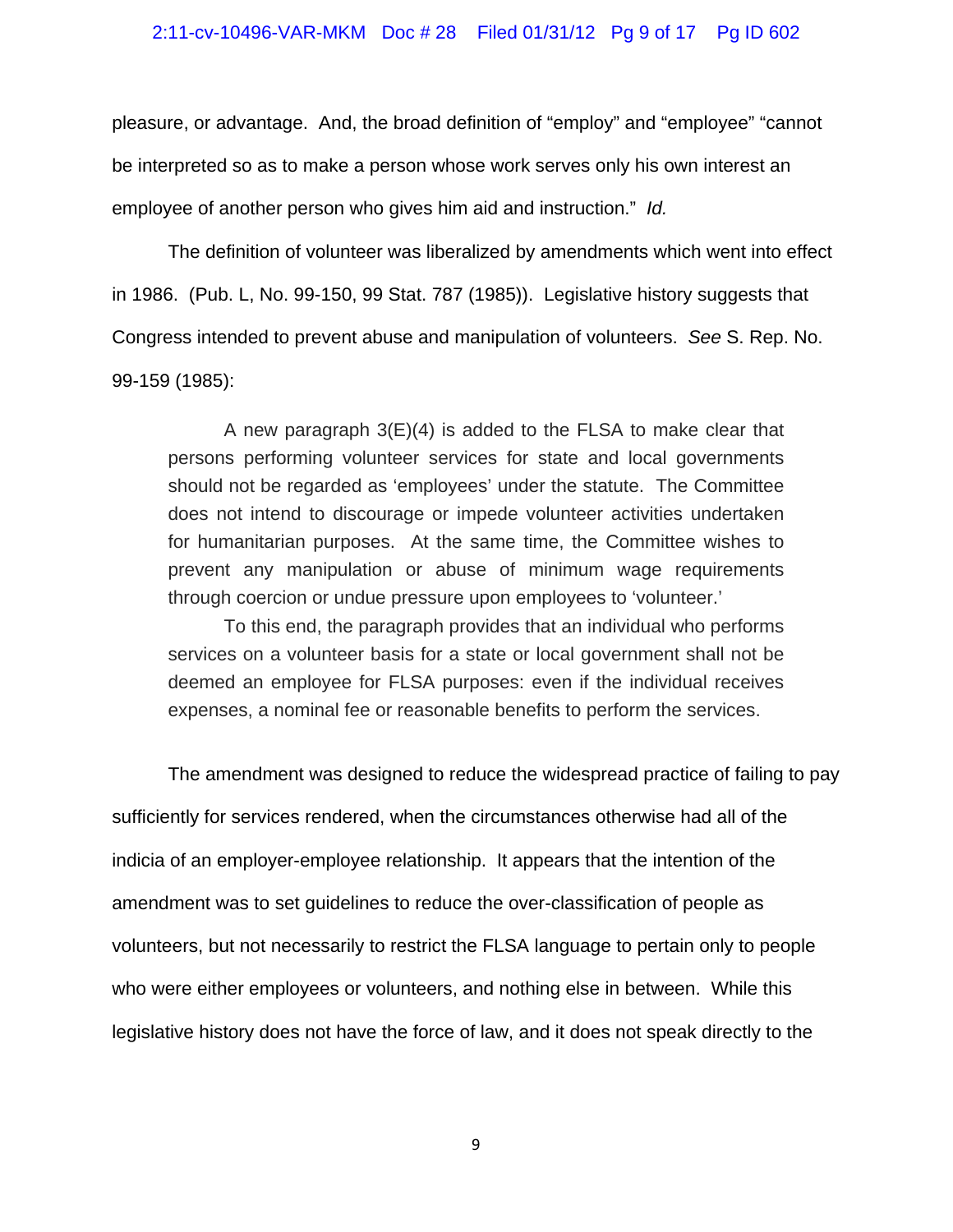#### 2:11-cv-10496-VAR-MKM Doc # 28 Filed 01/31/12 Pg 10 of 17 Pg ID 603

question at hand, it does provide insight into determining how to categorize and classify these firefighters.

The Court finds that while the firefighters may not fit the traditional notion of a volunteer, the pertinent inquiry is not whether they are volunteers, but whether they are "employees" as a matter of law. The Court rejects Plaintiff's argument that if a person is not a volunteer, he is a *de facto* employee. The FLSA only states that volunteers are not employees; however other classes of workers are also not employees for purposes of the FLSA. For example, independent contractors are not considered volunteers, nor are they employees under the FLSA. Additionally, eligible student interns are considered "trainees" and not employees under the FLSA; however, they work for the benefit and under the supervision of their "employer." *See Walling v. Portland Terminal Co.*, 330 U.S. 148 (1947), *Walling v. Nashville, Chattanooga and St. Louis Railway*, 330 U.S. 158 (1947), *and* DEPARTMENT OF LABOR, FIELD OPERATIONS HANDBOOK, § 10b11 (1993), *available at* http://www.dol.gov/whd/FOH/ [outlining a six-factor criteria to determine when student interns are not employees under the FLSA]. Further classifications of workers who may not be considered employees or volunteers per the Department of Labor include: graduate students, Job Corps enrollees, certain university or college students, prison inmates, or foster parents. DEPARTMENT OF LABOR, FIELD OPERATIONS HANDBOOK, § 10b18, 22, 24, 27, 29 (1993), *available at* http://www.dol.gov/whd/FOH/.

## **D. Application to the Gibraltar Firefighters**

With these principles in mind, the Court must decide whether the firefighters are employees under the FLSA. Courts use various tests for guidance when determining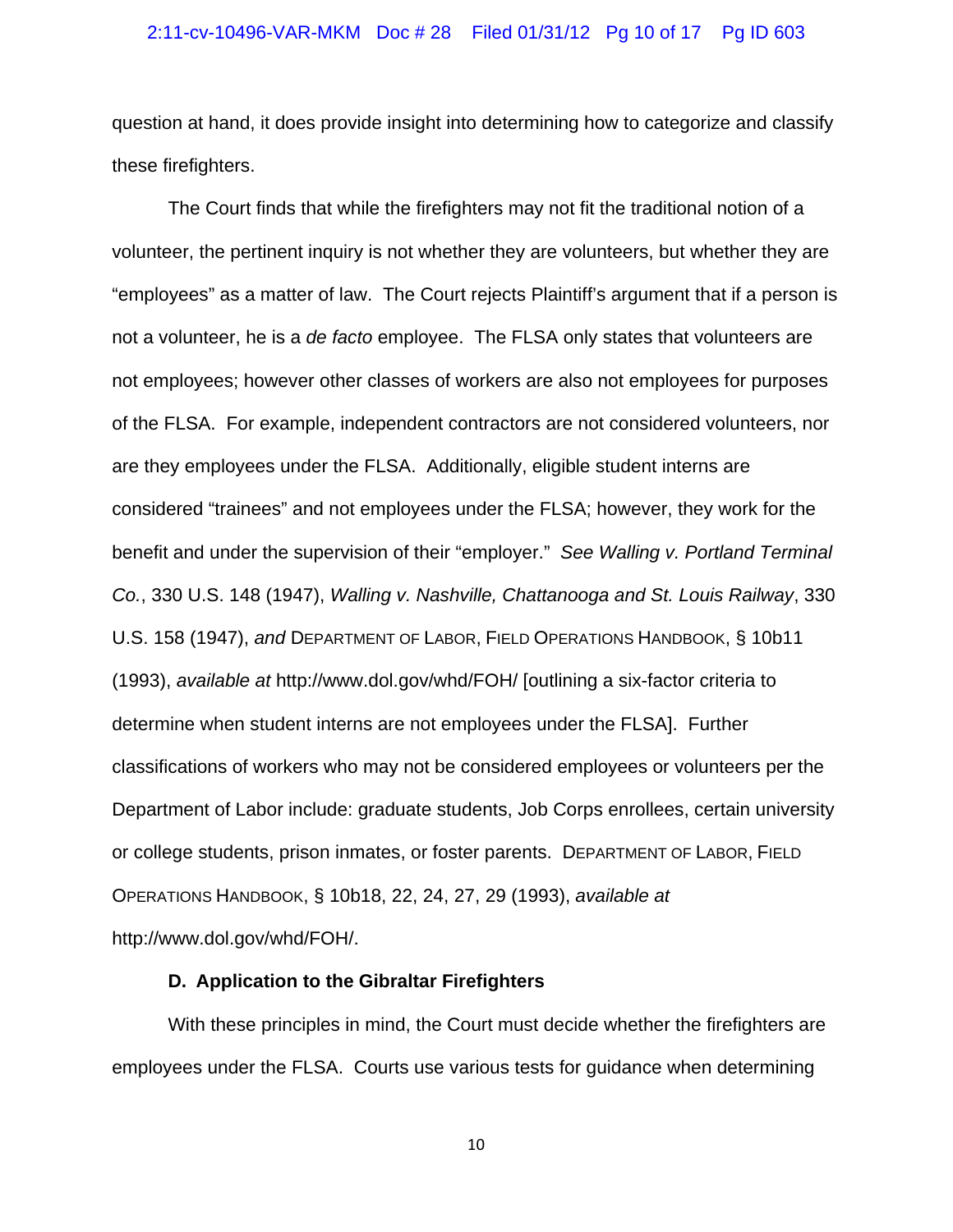#### 2:11-cv-10496-VAR-MKM Doc # 28 Filed 01/31/12 Pg 11 of 17 Pg ID 604

whether the totality of circumstances suggests an employer-employee relationship exists based on the objective facts surrounding service. Almost all of these tests include an examination of control and compensation, two considerations which the Court finds compelling here. However, the Court finds that there are other factors in the totality of circumstances which lead to the conclusion that the firefighters are not employees.

## *Tests for "Employee" Under FLSA*

Various courts have attempted to clarify the imprecise definitions of "employ" and "employee." For example, in *Todaro v. The Township of Union,* 27 F.Supp.2d 517 (D.N.J 1998), the court gave the term "employment" its ordinary meaning: "physical or mental exertion (whether burdensome or not) controlled or required by the employer and pursued necessarily and primarily for the benefit of the employer and his business." *Todaro*, 27 F.Supp.2d at 533 (citing *Tennessee Coal, Iron & R. Co. v. Muscoda Local No. 123*, 321 U.S. 590, 597 (1944)).

Volunteers who receive no compensation are easy to distinguish from employees. The more difficult situation is the so-called volunteer who gets some form of monetary payment or benefit, in addition to the satisfaction that comes with volunteering. This "enhanced" volunteer straddles the line between a traditional volunteer and an employee. Congress has provided little guidance in determining their status. *See generally* 5 U.S.C. § 8101(1)(B) [which includes individuals who are unpaid, or paid only nominal amounts, as employees].

Courts historically rely on four different tests to determine whether a person is an employee: (1) common law agency law (determining whether or not the traditional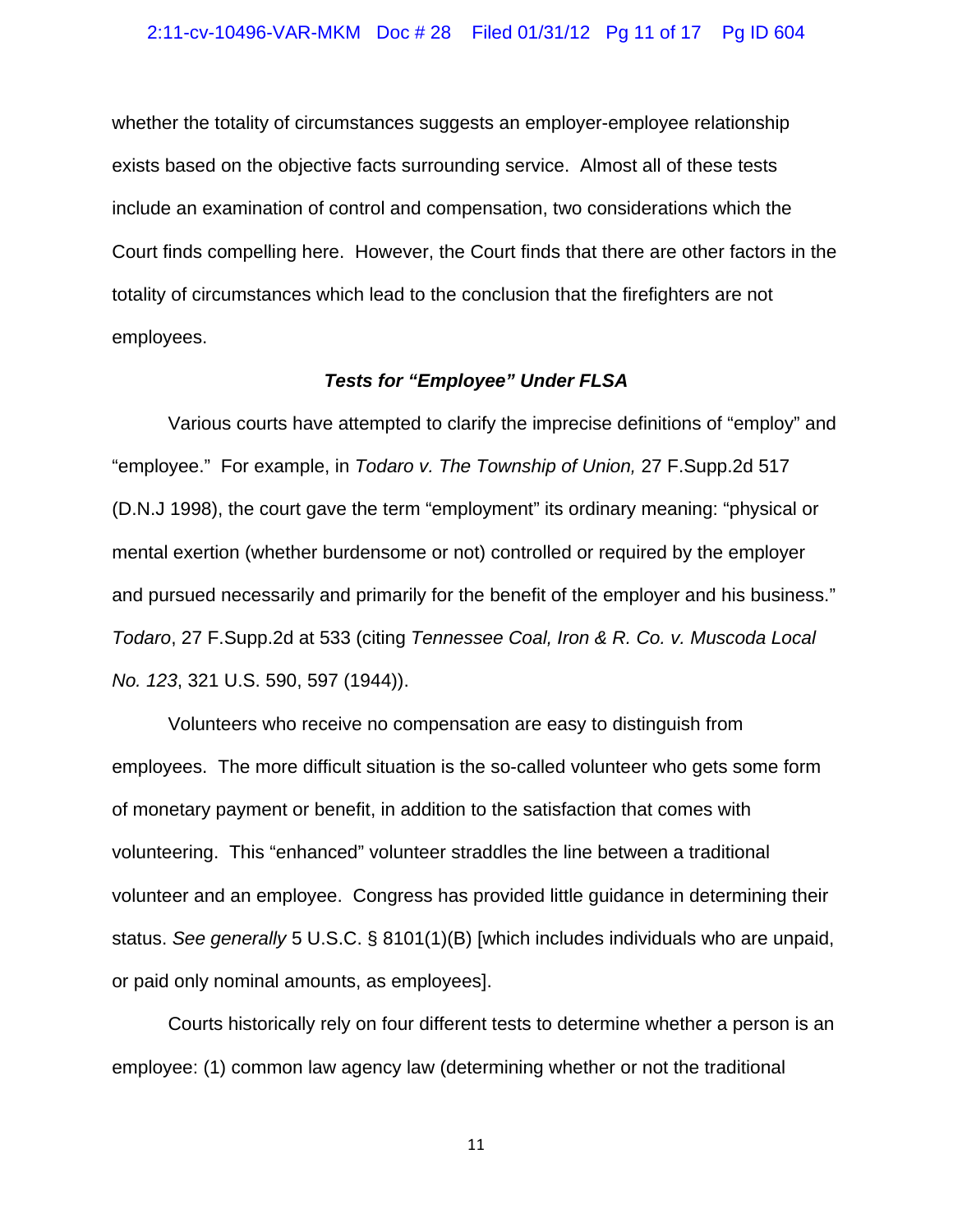#### 2:11-cv-10496-VAR-MKM Doc # 28 Filed 01/31/12 Pg 12 of 17 Pg ID 605

master/servant relationship exists, thus indicating an employer/employee relationship), (2) primary purpose (whether the relationship between the prospective employee/employer is primarily an economic one, or primarily something else, such as education or charity), (3) economic reality (various, but often six enumerated, elements to indicate whether the prospective employee is economically dependent on the employer, thus granting an employee/employer relationship), and (4) a hybrid of common law and economic reality. *See generally Nationwide Mut. Ins. Co. v. Darden*, 503 U.S. 318, 322-28 (1992), *Creative Non-Violence v. Reid,* 490 U.S. 730, 751-52 (1989) [both discussing the use of common law agency as it relates to employee relationships]; *N.L.R.B. v. Hearst Publications*, 322 U.S. 111, 123-32 (1944), *overruled by Nationwide Mut. Ins. Co. supra*, *Brown University*, 342 N.L.R.B. 483, 495-500 (2004) [both discussing*, inter alia*, the primary purpose test as an alternative to common law agency as it relates to employee relationships]; *Tony and Susan Alamo Foundation*, 471 U.S at 299-303, *Donovan v. Brandel*, 736 F.2d 1114 (6th Cir. 1984) [both discussing the economic reality test as it relates to employee relationships]; *E.E.O.C. v. Zippo Manufacturing Co.,* 713 F.2d 32, 35-40 (3d Cir. 1983), *Deal v. State Farm County Mutual Insurance Co. of Texas*, 5 F.3d 117 (5th Cir. 1993) [both discussing hybrid tests as it relates to employee relationships].

The use of these tests varies from jurisdiction to jurisdiction, and is predominantly used to distinguish employees from independent contractors. Nonetheless, these tests are useful and provide insight into whether the firefighters are employees, traditional volunteers, enhanced volunteers, or something else altogether. These tests are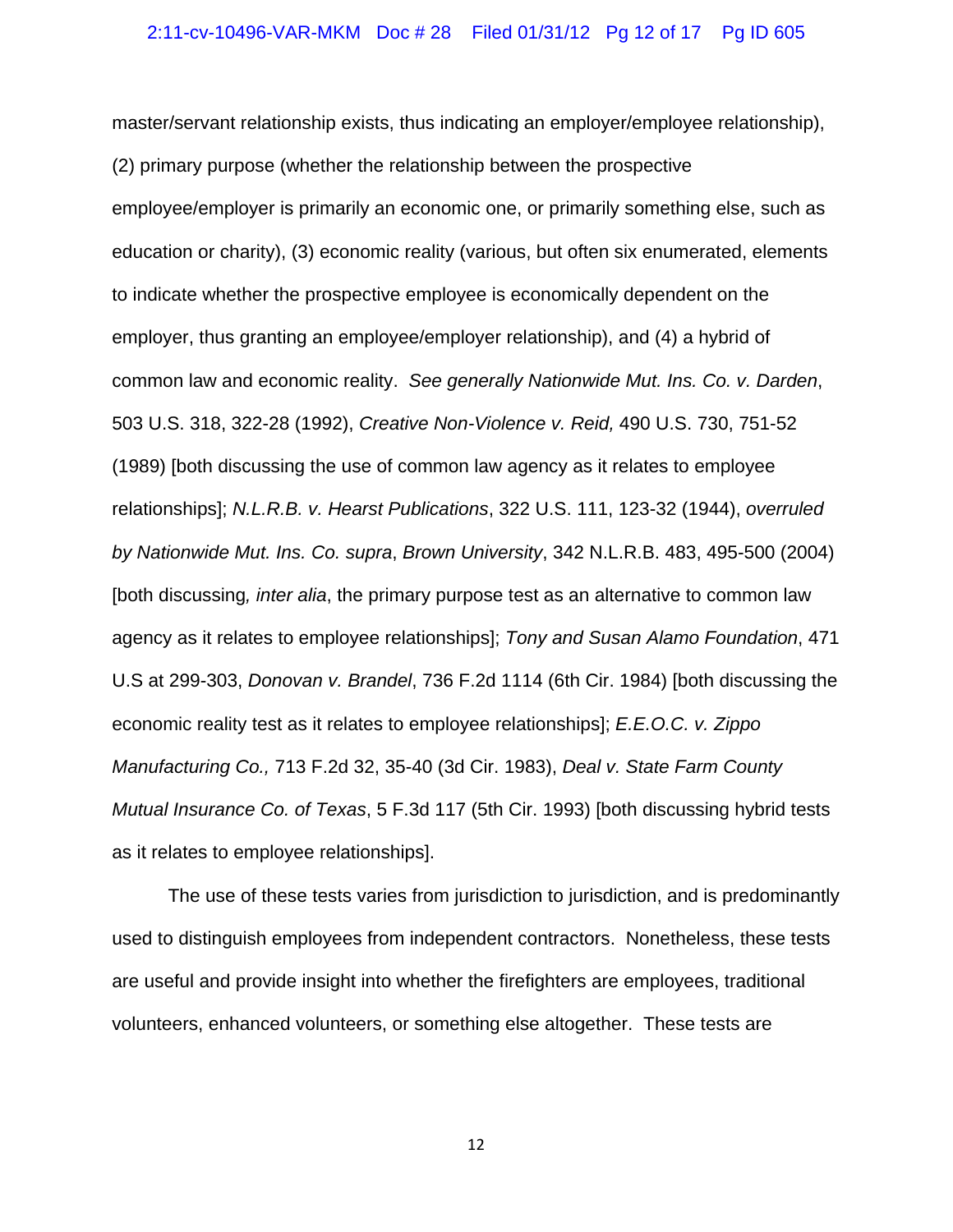#### 2:11-cv-10496-VAR-MKM Doc # 28 Filed 01/31/12 Pg 13 of 17 Pg ID 606

informative only; as discussed *supra*, the Court must examine the totality of the particular circumstances at hand. *Cleveland*, 388 F.3d at 528.

While each test has its own set of factors, a common strand runs through them: control. This factor best informs the Court's decision that the firefighters are not employees. And, Plaintiff presents no evidence showing that the firefighters are controlled by the Gibraltar City Council. This fact, coupled with others discussed *infra,* leads the Court to only one conclusion – the firefighters are not employees.

#### *Control*

The lack of control by the Defendant over these firefighters is significant. The Plaintiff fails to show that the Defendant maintains any control over these firefighters; such control is the essence of the common law master/servant relationship associated with employment. *See Nationwide Mut. Ins. Co., v. Darden,* 504 U.S. 318, 323-24 (1992). Lack of control is illustrated by this undisputed fact: the firefighters are not required to report when the City calls them to respond to a fire emergency. A fire can be raging in Gibraltar, like the Tara Plantation in *Gone with the Wind*, and these firefighters would have absolutely no duty to show up, even if they were sitting in a restaurant a block away. Further, firefighters do not suffer any disciplinary measures if they do not respond when called. In fact, the only evidence of when a firefighter loses his ability to be a volunteer is if he does not meet government-mandated training requirements.

Other indicia of lack of control are that Gibraltar firefighters do not work set shifts, they do not have a consistent work schedule, nor do they staff a fire station during off-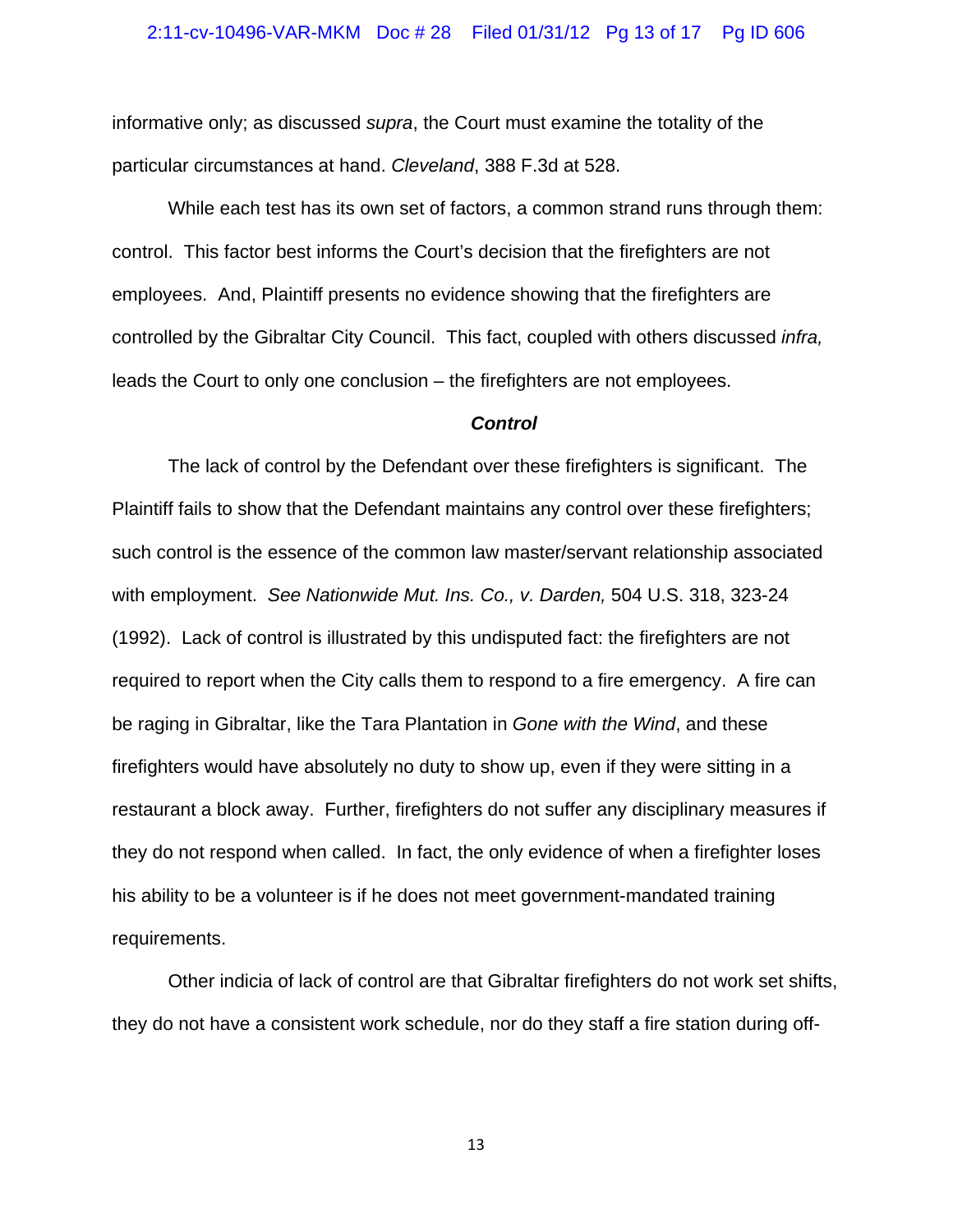call hours. (*See* Doc. # 17 at 12). This indicia has not been refuted by the Plaintiff. Gibraltar firefighters are never compelled to perform any duties by the City of Gibraltar.

## *Wages*

 Plaintiff asserts that the \$15 per hour that the firefighters receive is compensation. Defendant says it is a mere nominal payment. The Court acknowledges that the \$15 per hour is not a nominal payment. But it does not take into account the number of hours that the firefighters must train and test on their own time, or undergo certification. The Court finds that this hourly rate, in and of itself, does not outweigh the lack of control that the Court must take into account under the totality of the circumstances.

#### *Other Factors*

 On one hand Plaintiff maintains that the \$15 per hour is outcome determinative, but he also argues that the "economic realities" test supports his position. This argument is flawed.

 The economic realities test has generally been used to determine the difference between independent contractors and employees; many courts have found little guidance in this test when applying it to volunteers. *See Krause v. Cherry Hill Fire District 13*, 969 F.Supp 270, 274-75 (D.N.J. 1997); *Rodriguez v. Township of Holiday Lakes*, 866 F.Supp. 1012, 1020 (WD Ark 1994); *Todaro,* 27 F.Supp.2d at 534.

The Sixth Circuit Court outlined the economic realities test in *Donovan v. Brandel*, 736 F.2d 1114 (6th Cir. 1984), in determining whether migrant pickle farmers were employees or independent contractors under the FLSA. The Court cited a sixfactor test to make this determination: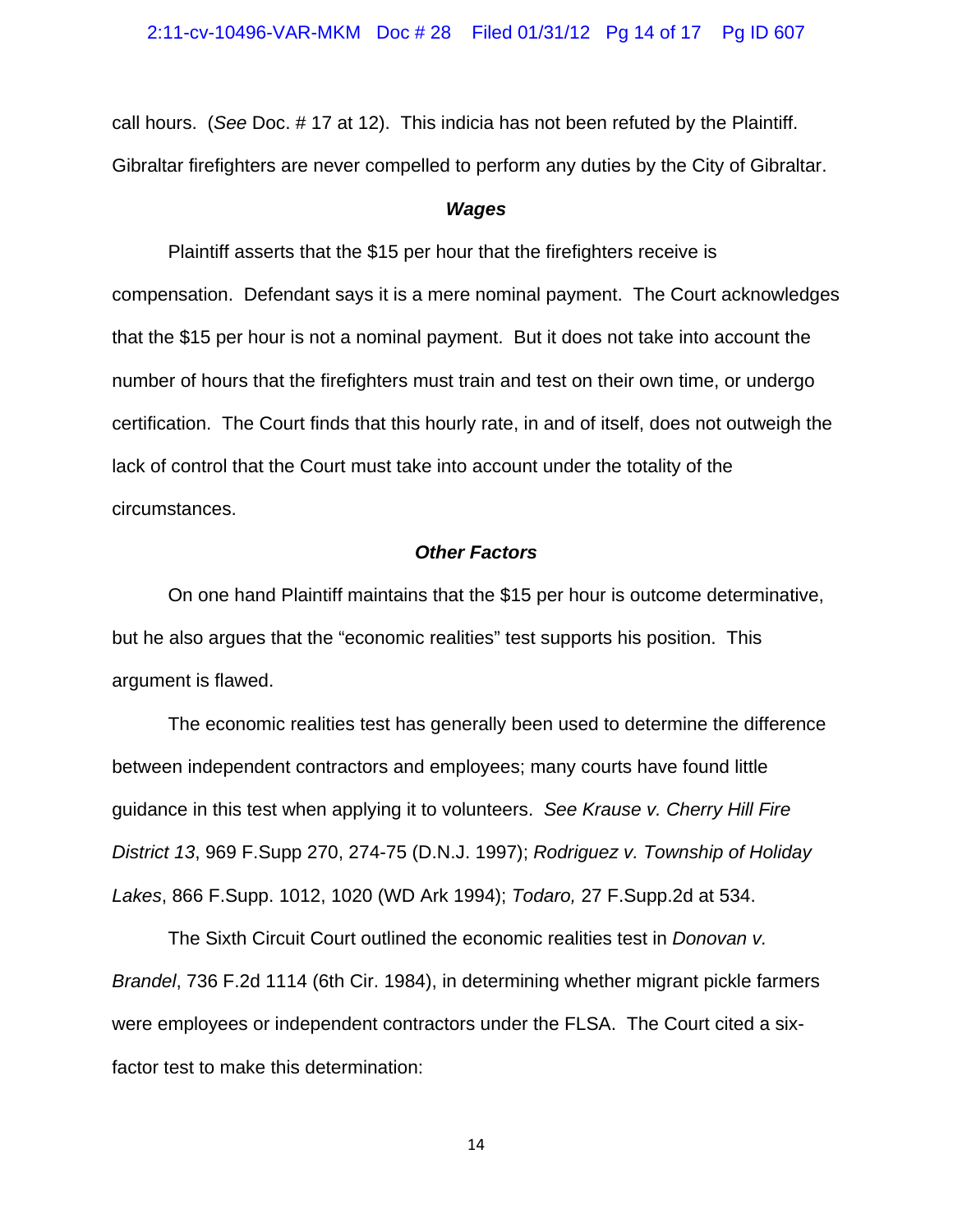1) the permanency of the relationship between the parties; 2) the degree of skill required for the rendering of the services; 3) the worker's investment in equipment or materials for the task; 4) the worker's opportunity for profit or loss, depending upon his skill; and 5) the degree of the alleged employer's right to control the manner in which the work is performed . . . [and (6)] whether the service rendered is an integral part of the alleged employer's business.

*Donovan,* 736 F.2d at 1117, 1119-1120*.* 

As other courts have found, this Court does not find the economic realities test to be particularly helpful. It was developed to evaluate independent contractors; no one claims the firefighters fit into that category. However, control, again, is a pertinent factor in deciding whether the relationship is that of master-servant or something else.

Plaintiff outlines several other factors as "other indicia of employment," or other non-enumerated factors in the economic realities test, including that: (1) volunteers are subject to a hiring process, (2) Defendant keeps their personnel files, (3) they have training requirements, and (4) volunteers can be promoted or discharged.

These factors have insufficient weight to overcome the lack of control over the firefighters. Furthermore, these factors are probably often present when a volunteer is a traditional one; training would be required, the volunteer would be subject to a background check, and the volunteer could be released if he/she does not meet certain standards.

Additionally, although Plaintiff urges the Court not to consider the definition of an "employee in fire protection activities" in 29 U.S.C. § 203 (y)(1), the Court does find it instructive. An employee in fire protection activities has, *inter alia*, the "legal authority and responsibility to engage in fire suppression." *Id.* While this language has not been construed in this jurisdiction, other courts have held that the term "responsibility"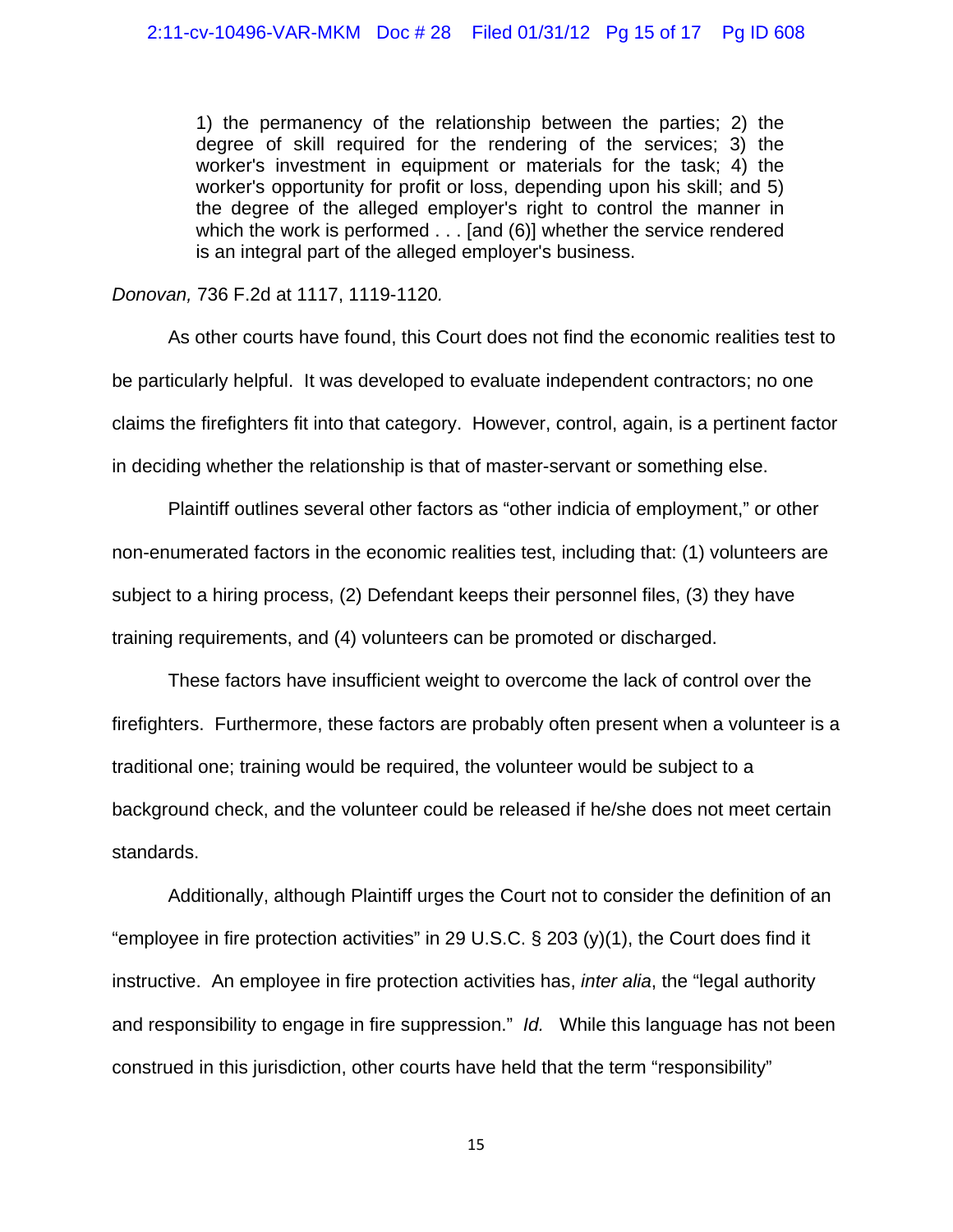#### 2:11-cv-10496-VAR-MKM Doc # 28 Filed 01/31/12 Pg 16 of 17 Pg ID 609

connotes a requirement to perform; it "is something that is mandatory and expected to be completed as part of someone's role or job." *Lawrence v. City of Philadelphia, Pa.,*  527 F.3d 299, 317 (3rd Cir. PA 2008)*.* Gibraltar firefighters are not required to respond to a fire dispatch, nor are they subject to discipline for failure to respond. (*See* Doc. # 25 at 15). Plaintiff argues that the application of this definition is limited to overtime wages for firefighters, but this limitation is not within the statute itself.

Finally, it should be noted that the legislative intent of the applicable FLSA sections is to protect volunteers from abuse and manipulation. *See* S. Rep. No. 99-159 (1985). It is understandable that protections are offered to shield volunteers from employers looking for inexpensive or free labor – but that is not the case here. There are no allegations on behalf of the firefighters that they should be considered employees to effectuate the remedial purpose of the FLSA. Instead, another employee independent of the fire department seeks to categorize these firefighters as employees for purposes of enforcing the FMLA.

## **V. CONCLUSION**

During oral argument, Plaintiff maintained that the payment to the firefighters was not nominal and could only be classified as a wage; therefore, the firefighters are *ipso facto* employees. The Court disagrees with this reasoning. The fact that the FLSA chooses to define an employee by what he is not (i.e., a volunteer), does not mean that a person is either an employee or a volunteer, or that someone who is not a volunteer necessarily is an employee. Indeed, the statute does not say that independent contractors are not employees; but they clearly are not. Similarly, student interns, while